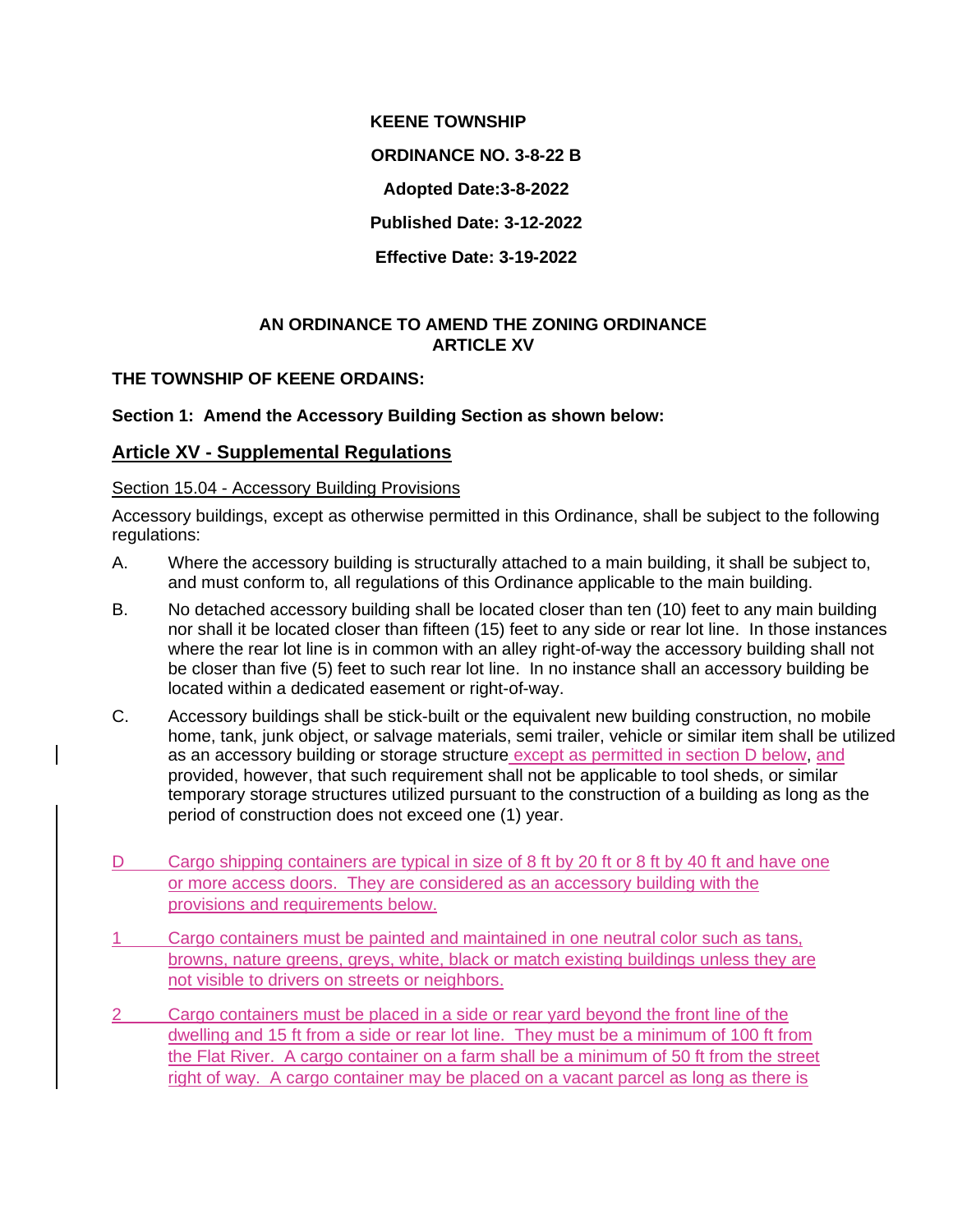some type of current and continued agricultural farming use on the land and the containers must meet the accessory building setbacks.

- 3 Cargo containers shall not be stacked.
- 4 Cargo containers shall be included in lot coverage calculations.
- 5 Cargo containers shall not be used as a dwelling.
- 6 Cargo containers 200 square feet or less in size per container as permitted in section 8 below do not need a zoning permit but must meet all other requirements. Each container over 200 square feet must apply for a zoning permit and building permit from Ionia County (if required by the County).
- 7 Parcels must be a minimum of 2 ½ acres of land to place a cargo container. Parcels less than 2 ½ acres may apply for a special land use permit.
- 8 One cargo container is permitted from 2 1/2 to 5 acres. Two containers are permitted over 5 acres up to 10 acres. Parcels over 10 acres may have more than two containers with a maximum of 4 containers.

### **Section 2:**

Validity and Severability. Should any portion of this Ordinance be found invalid for any reason, such holding shall not be construed as affecting the validity of the remaining portions of this Ordinance.

### **Section 3:**

Repealer Clause. Any ordinances or parts of ordinances in conflict herewith are hereby repealed only to the extent necessary to give this Ordinance full force and effect.

### **Section 4:**

Effective Date. This Ordinance shall be effective seven (7) days after publication.

| <b>ADOPTED:</b>          |  |
|--------------------------|--|
| Yeas: 5                  |  |
| Nays: 0                  |  |
| Abstain: 0               |  |
| <b>STATE OF MICHIGAN</b> |  |
|                          |  |
| <b>COUNTY OF IONIA</b>   |  |

I, the undersigned, the duly elected Clerk of Keene Township, Ionia County, Michigan, DO HEREBY CERTIFY that the foregoing is a true and complete representation of certain proceedings conducted by the Board of Trustees of said Township at a meeting held on this eighth day of March 2022.